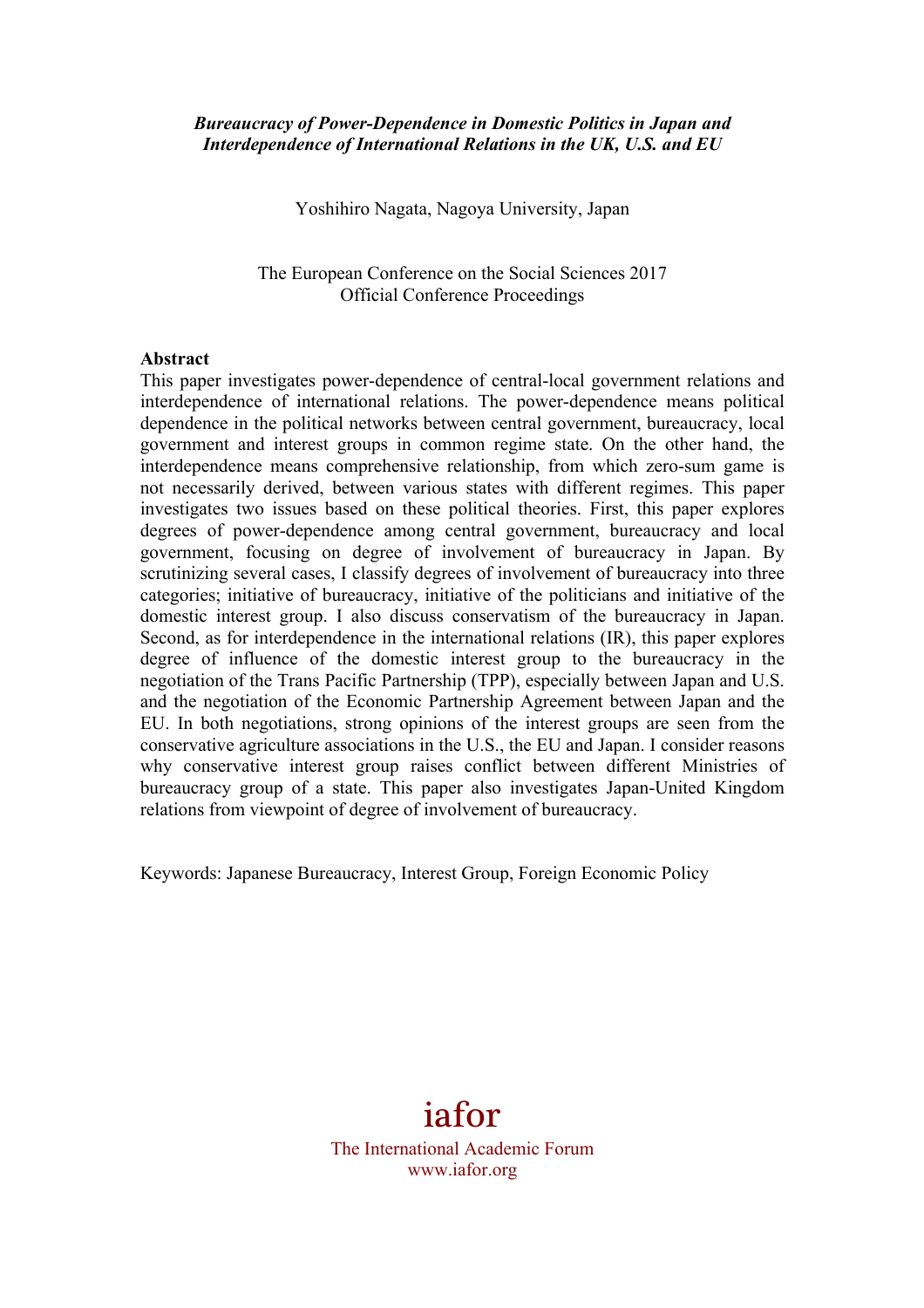#### **Introduction**

This paper considers Japanese bureaucracy in the domestic power-dependence and international interdependence. Before proceeding the discussion, three political theories are outlined, on which this article is based, Katzenstein's theory, Rhodes' theory and Nye and Keohane's theory.

In the real policy making process, many aspects became to be seen which domestic politics influences the foreign economic policy. The increasing influence of the domestic politics to the foreign economic policy is clear due to the following reasons. First, the political theory emerged by Katzenstein or Putnam who proposed relevancy between domestic policy and foreign economic policy. Katzenstein pointed out that domestic interest group and political party influence the foreign economic policy. Putnam presented 2 level game model. In the domestic level of the model, the game is played between government and interest group, and in the international level of the model, the game is played between states. Second, the Japanese bureaucracy dealing bilateral or multilateral relations became influenced not only by the international relations but also opinion of the domestic interest groups.

R.A.W. Rhodes presented a political theory of dependence relation between British government and local government, which is called power dependence theory (1981). Rhodes proposed five propositions of the power dependence, where the keyword is the resour5ce which means authority, money, political legitimacy, information and organization. Rhodes' main proposition is that all organization depends on the other organization for the resource. Furthermore, the organization exchanges the resource for achieving the goal. The policy network is unconsciously made based on the concept of the power dependence. Due to the definition by Rhodes, the policy network is a formal or informal linkage between the government and the other actors. In Japan, the policy network also plays an important role in the policy making process. However, main actors in the United Kingdom are government and local government, whereas main actors in Japan are government, bureaucrat and Liberal Democratic Party.

The linkage in the international relations, first advocated by James Rosenau in the 1960s and after that, in 1970s, strategically developed by Henry Kissinger for the cold war between the United States and Soviet Union. Kissinger described "linkage strategy" which makes diplomacy, not by focusing on one foreign issues, but by packaging several foreign issues. In the 80s, Joseph Nye and Robert Keohane redefined "linkage diplomacy" to apply between the allies and friendly nations; the US-UK special relations, the US-France relations and US-Japan relations. The linkage diplomacy by Nye and Keohane is based on the linkage strategy by Kissinger. The common factor between power-dependence and interdependence is asymmetry. Asymmetry of domestic politics is applied to asymmetry between central government, bureaucracy, ministries, politicians, diet, interest groups and local government. On the other hand, asymmetry of international relations is asymmetry between nations.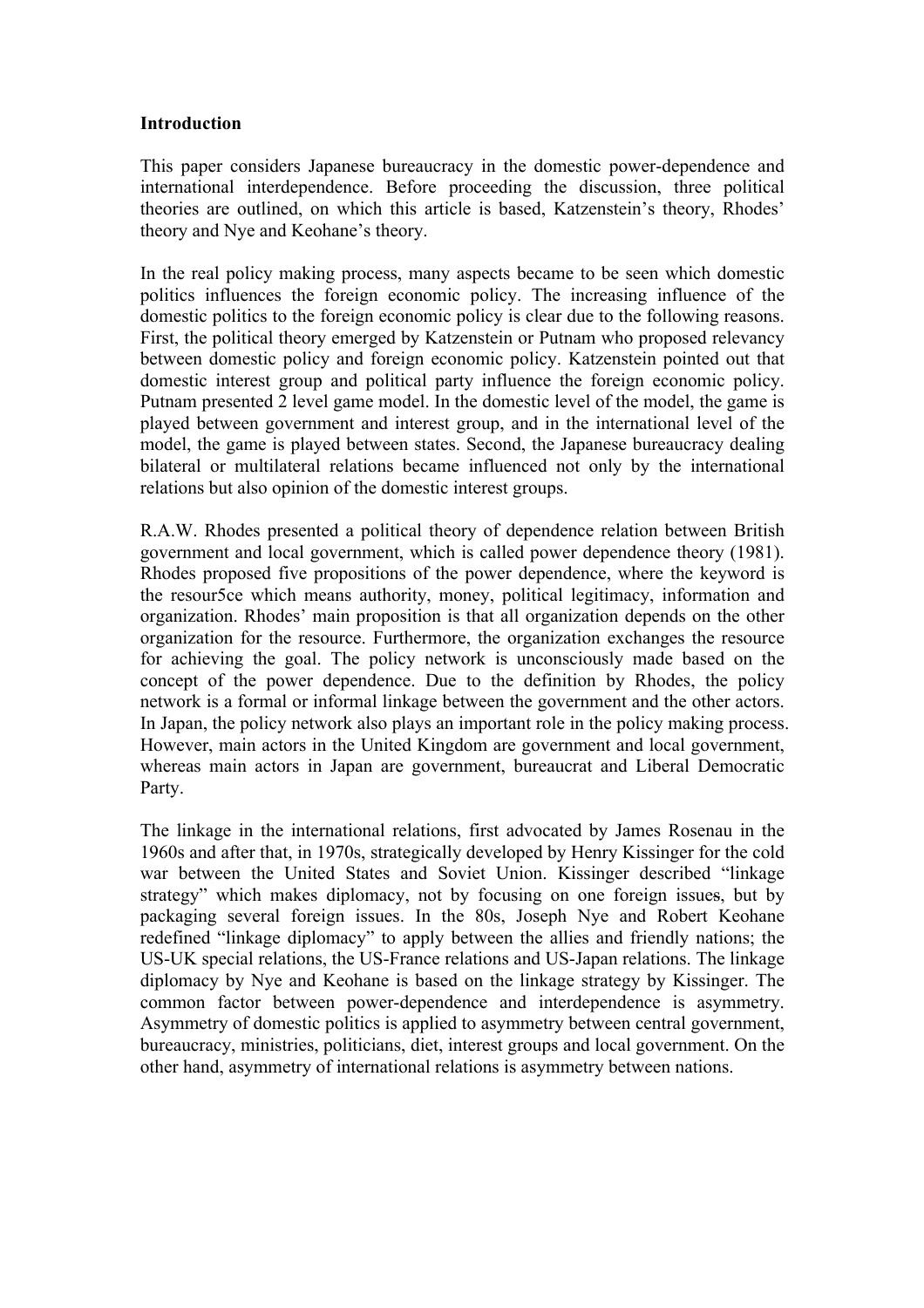**Comparison of Bureaucracy in the History**

|                                                                     | The UK                     | The U.S.                                                         | <b>France</b>      | Japan              | Austria            |
|---------------------------------------------------------------------|----------------------------|------------------------------------------------------------------|--------------------|--------------------|--------------------|
| <b>Characteristics</b>                                              | Party                      | Party                                                            | <b>High</b>        | High               | High               |
| of Bureaucracy                                                      | Politics by<br>politicians | <b>Politics</b><br>by<br>politician<br>and<br>interest<br>groups | <b>Bureaucracy</b> | <b>Bureaucracy</b> | <b>Bureaucracy</b> |
| Degree of<br>bureaucracy<br>From 17th<br>century to<br>19th century | <b>Middle</b>              | Low                                                              | <b>High</b>        | <b>High</b>        | High               |
| Degree of<br>bureaucracy<br>20th century                            | <b>Middle</b>              | <b>Middle</b>                                                    | <b>High</b>        | <b>High</b>        | <b>High</b>        |

## **Table 1 Comparison of Bureaucracy in the History made by the author**

Before proceeding to the bureaucracy in Japan, I briefly summarize traditions of the bureaucracy in the United States, the United Kingdom, the Europe and Japan. In the United States, from 19 century to mid of 20 century, as the machine politics is trendy by which politicians decides the policies by the leading of the interest group, the politicians assign bureaucrats under the influence of the interest group, which is called spoils system. The United Kingdom, compared with the United States, the bureaucracy is little influenced by the interest group. In the UK, the party politics is working well, therefore, the bureaucracy is not so dominant as France and Japan. In France and Austria, the bureaucracy is historically strong, especially at the time of the Bourbon Dynasty and the Habsburg Monarchy. Because the absolute monarchy and the bureaucracy are harmonious. The bureaucracy of Japan is also traditional like that of France. The bureaucracy in Meiji period, inherited from the strong bureaucracy in Edo period, continued to support the absolute monarchy, which featured authority of the new government. Though, in Taisho period, the bureaucracy was temporally weakened due to the rise of the party politics.

## **From Bureaucratic Leadership to Official Residence Leadership**

From the post war to the present day, it is out of question that Japanese bureaucracy has been playing important role in the policy making process. However, at the same time, the involvement of the bureaucracy in the political process has changed in the transition of the relation with the Liberal Democratic Administration and US-Japan relation. I shortly summarize the involvement of the Japanese bureaucracy in the political process.

During the era from the post war to the sign of Treaty of San Francisco, Japanese bureaucracy was in fact under the control of the General Headquarters (GHQ) for the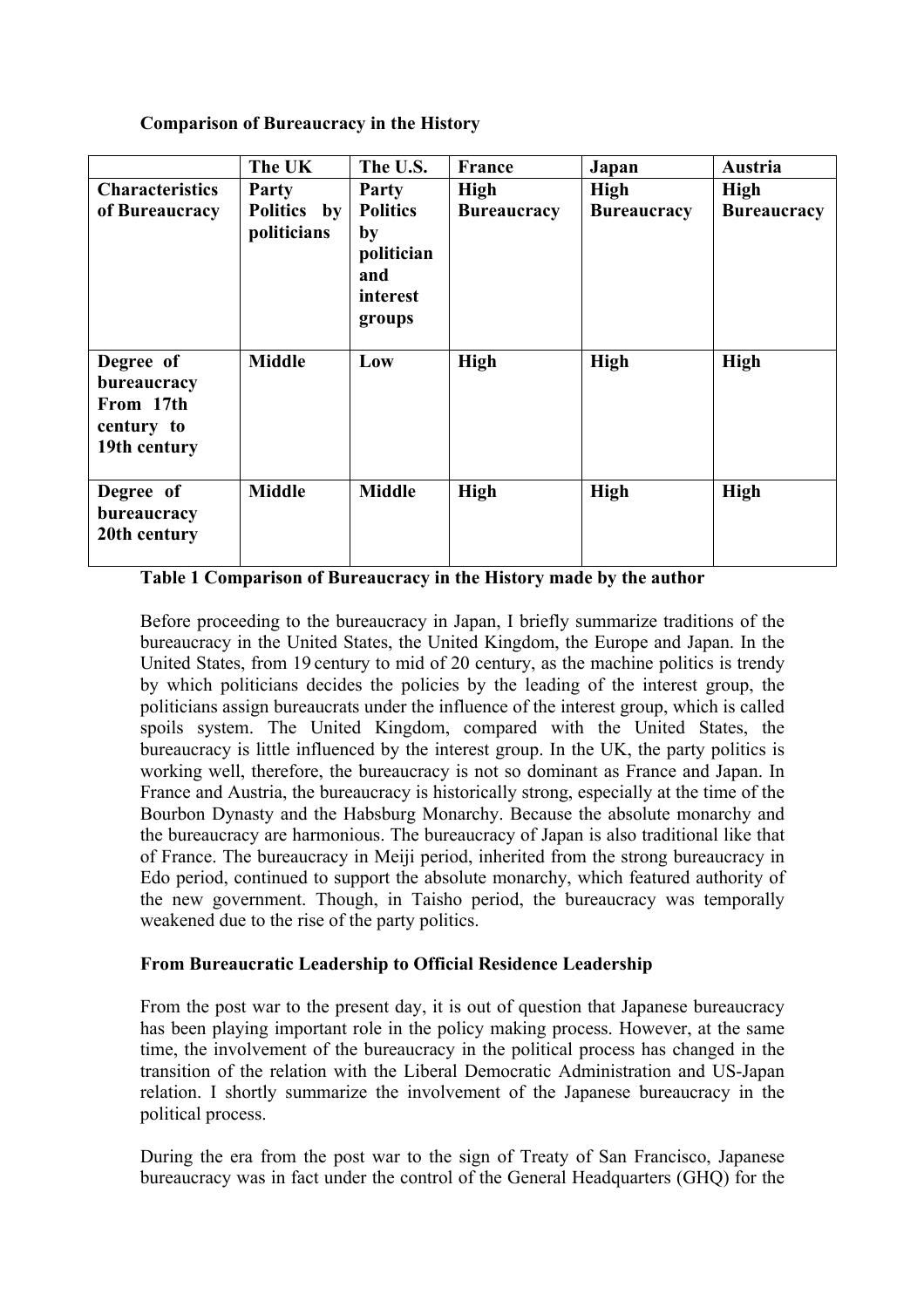Allied Powers. Though prime minister, Shigeru Yoshida, took strong leadership, Yoshida was still under the control of the GHQ. From the 55 System triggered by the merger of conservative party, the Liberal Democratic Administration, bureaucracy and big industry built strong network, called iron triangle, which was a driving force of Japanese economy revival.

From the late 50s to the 70s, each Liberal Democratic Administrations, led by strong leadership of prime ministers, Kishi, and Ikeda, succeeded in Japan-US Security Treaty and doubling of income, respectively. These results were realized by the leadership of the politician and bureaucracy. However, these results were not due to official residence leadership.

Katzenstein pointed out that Japanese foreign economy policy is supported by the business, especially big companies to which economic interest serves. He also insisted that Japanese foreign economy policy is facilitated by the high centralization between state and society (Katzenstein, 1978).

Since the 70s, the foreign economic policy is forwarded between the United States and Japan in place of the security and political issues between them. Its beginning is Japan US textile negotiation. In May, 1969, United States Security of Commerce, Stans, required self-regulation of Japanese textile product export. In March, 1971, Federation of Japanese textile announced self-regulation, and on October, memorandum of understanding of US-Japan textile problem was agreed. Japan government decided emergency loan (75.1 billion Japanese yen) and relief financing (128.7 billion Japanese yen). The resolution by the self-regulation is characterized by the following points. First, the self-regulation of Japanese textile product exports is derived from asymmetry between the United Stated and Japan at that time. Second, the political process of US-Japan textile negotiation is owed to the initiative of Minister of Trade and Industry, Tanaka, but its political process is cooperation between politician and bureaucrats rather than official residence leadership. The selfregulation is a cooperative work of the politician and bureaucrats.

After the US-Japan textile negotiation, the US-Japan car negotiation (ended selfregulation at Japanese side), the US-Japan semi-conductor negotiation in the 80s continued. Triggered by Plaza Accord (1985), the Structural Impediments Initiative (1989-90) and Japan-United States Framework for new Economic Partnership in the 90s continued. In each negotiations, the main actors were bureaucrats.

Hashimoto Administration of the Liberal Democratic Party emerged change from bureaucratic leadership to official residence leadership. However, resistance of the bureaucracy is strong. Prime Minister Koizumi attempted to abolish special corporations but failed. However, Koizumi Administration succeeded realization of Japan Post Privatization. Koizumi Administration also succeeded organization reform of every governmental department and agency.

Democratic Party Administration cannot make use of the bureaucracy. However, In Abe Administration of Liberal Democratic Party, the official residence leadership is remarkable. The bureaucracy become to be controlled by the government, because Prime Minister Abe set the bureau of personnel at Cabinet Office and this bureau decides personnel above the assigned rank at every governmental department and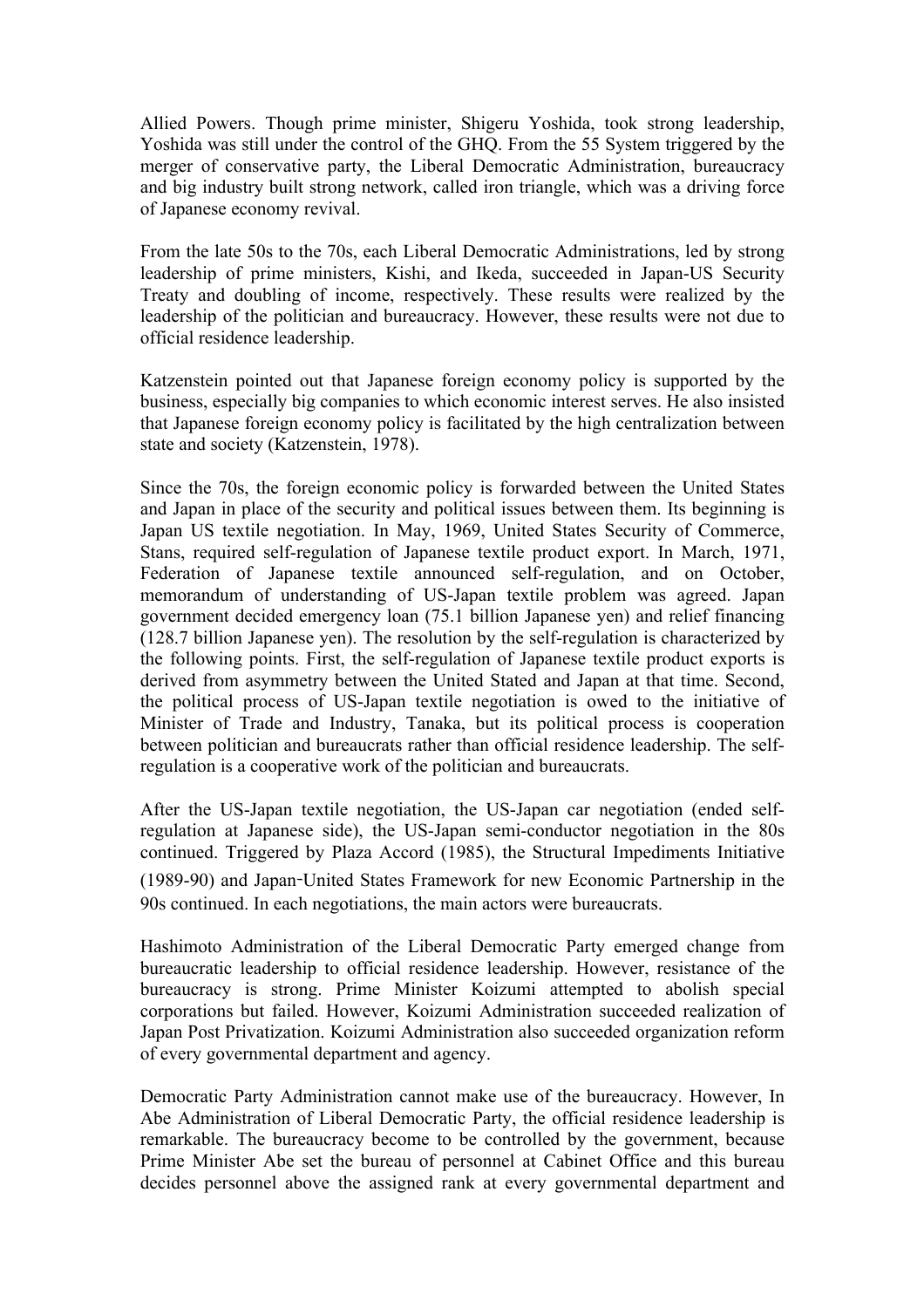agency. At the same time, the domestic interest group became to influence the foreign economic policy, and the self-regulation at Japan side disappeared.

#### **Degree of Involvement of Bureaucracy in Japan**

Diplomacy and domestic politics are related each other. This section considers degree of involvement of bureaucracy in the policy making process in Japan. It is nothing to say that the bureaucracy is involved in all the policy making. However, degree of involvement of bureaucracy depends on the policy and classified into three patterns.

The first pattern is the policy making by the initiative of the bureaucracy. The budget policy making by the Ministry of Finance (MOF), the foreign policy making by the Ministry of Foreign Affairs Japan and the security policy making by the Ministry of Defense are typical policy making by the initiative of the bureaucracy. The common characteristics is that these policies are basically formulated based on the sovereign strategy which is not influenced by the interest group.

The second pattern is the policy making by the initiative of the politician. The politician can make law under the institution of legislation by Diet Members. Especially, the political phenomenon is sometimes seen that famous politician introduces unnecessary infrastructure, for example road and station, to the favorable voting district of the country side. However, what I discuss here is not such a country side politician. I will focus on Prime Minister, Junichiro Koizumi, who realized Japan Post Privatization by his strong initiative. When the Prime Minister proposed Japan Post Privatization, not only the Ministry of Posts and Telecommunications, but also part of the Liberal Democratic Party opposed to Koizumi's proposal. It is nothing to say that opposition parties were against the Prime Minister. As soon as the bill of the Japan Post Privatization was rejected in the Diet, the Prime Minister dissolved the House of Representatives. The result of the referendum was a land slide win of the Liberal Democratic Party and consequently the bill of the Japan Post Privatization was passed in the Diet. This case is a typical example that the policy making process is led by the initiative of the politician. It is to be noticed that the local authorities were not involved in this policy making process, although the Japan Post Privatization is essentially connected with the local administration.

The third pattern is the policy making process by the initiative of the domestic interest group. The bureaucracy of the corresponding ministry which takes charge of the domestic interest group, for example agricultural group, is influenced by the opinion of the interest group, therefore the foreign economy policy of this ministry is the reflection of the interest group. The reflection of the foreign economy policy is caused by the movement in which JA and relevant agricultural association try to protest tariff reduction of the imported agricultural products which may jeopardize Japanese agriculture, in the multilateral negotiation, TPP, and the bilateral negotiation, Japan-EU EPA. The foreign economy policy of the Ministry of Agriculture, Forestry and Fisheries sometimes becomes different policy from that of the central government supported by Ministry of Economy, Trade and Industry. The decentralization between the Ministry of Agriculture, Forestry and Fisheries, and central government is due to opinion of the JA, which insists the interest of the agricultural product, supported by the Lobbyist-politician.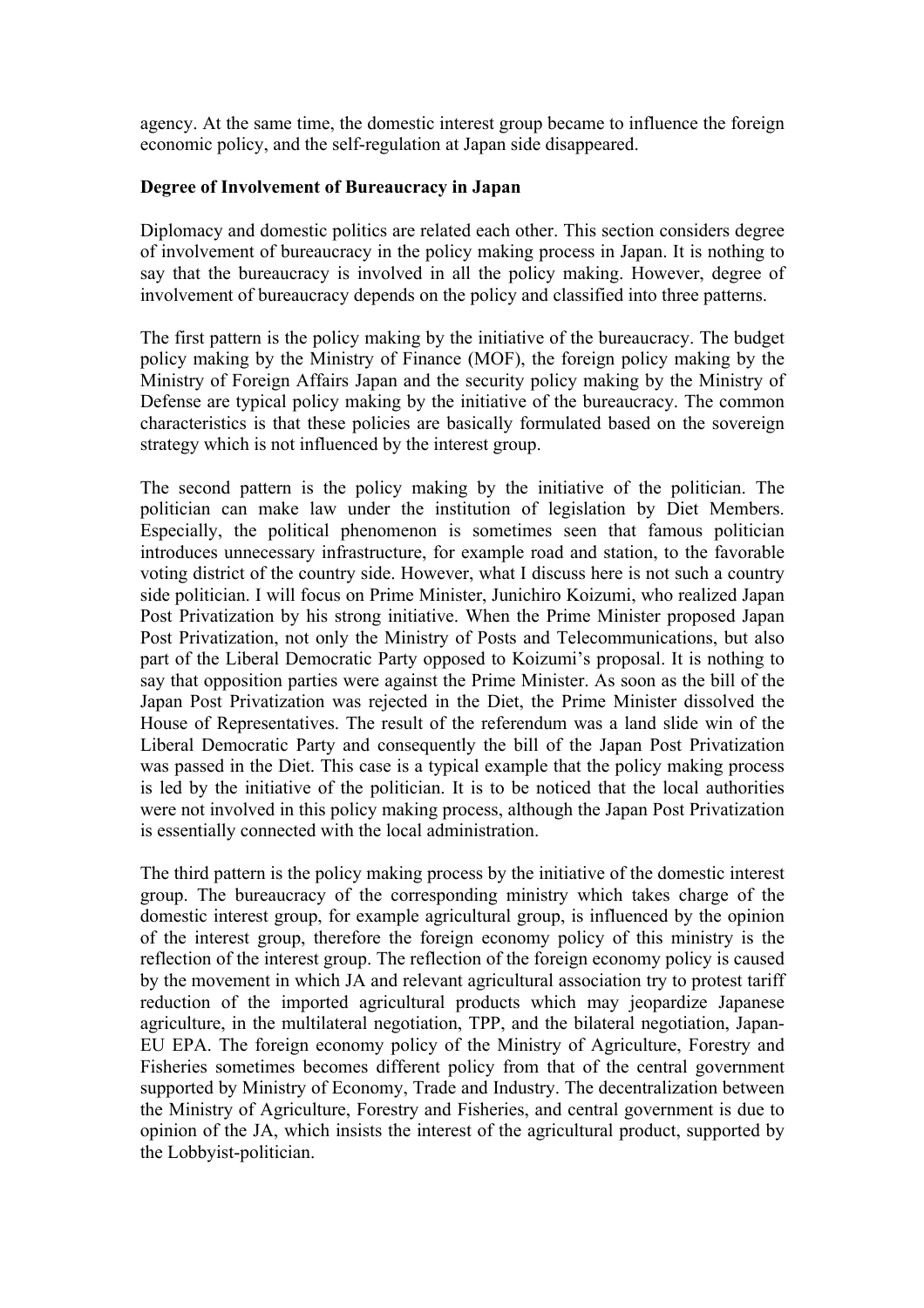### **Conservatism of Japanese Bureaucracy**

Kiyoaki Tsuji pointed out the conservatism of the Japanese bureaucracy as follows: "Considering the emergency of the bureaucracy is the result of the absolute monarchy, it is natural that our bureaucracy cannot overcome old principle of the feudalistic social position (Tsuji, 1956, p. 185). The bureaucracy in Japan started in Edo period. Okitsugu Tanuma, Masahiro Abe, and Naosuke Ii are the strong Roju or Tairo, chief senior councilor. In Meiji period, Toshimichi Ohkubo is the founder of the bureaucracy. After Ohkubo, Aritomo Yamagata and Hirofumi Ito are the strongest politicians. Yamagata built the bureaucracy of the absolute monarchy based on the army and police. On the other hand, Ito built the party Rikken Seiyukai, the big party of Japan. Although in Taisho period, the political party revived, the government controlled by the army was dominant and the bureaucracy supported the government in Showa period. Since the 55 System triggered by the merger of the conservative parties, the policy network among the government, bureaucracy and industry became strong connection. This iron triangle was driving force of the revival of the Japanese economy.

During Meiji period (1868-1912), the conservatism of the bureaucracy is especially remarkable in the local government. The government did not make much account of the local government from the starting point. In the letter which Lords of Home Affairs, Ohkubo sent to Sanjoh (Dajodaijin; Prime Minister), Ohkubo described principle of the legislation of the local government that the new legislation is not effective unless the legislation depends on the peculiar customs unique to the local society (Tsuji, 1956, pp. 147-148). Before the end of the Second World War, the prefectures are the branch office of the central government and supervising agency for the local society.

Next, I discuss conservatism of the bureaucracy derived from the professional technique of the bureaucrats. The conflict between the politician and bureaucrat has been pointed out from the era of Max Weber. The way by which the bureaucrat takes leadership to the politician has been the same in old days and present days, using professional technique of the law and occupation of the information, without showing conflict in public. The resource of the bureaucracy is derived from detail knowledge of the law which busy politician cannot obtain and widely collected information which the politician cannot know (Curtis, 2002).

The conservatism of the bureaucrat is derived from the instinct which makes bureaucrat to avoid under the control of the politician. This is because who becomes the next prime minister is unpredictable, moreover, the opposition party government may be founded. Thus, the bureaucrat is always ready for the escape route. Such an escape route is also seen in the administrative guidance by the bureaucracy. For example, the national university is guided by the Ministry of Education (MEXT) or the secretary -general sent from MEXT to the university. The manner by which MEXT or the secretary -general guides the university is not always direct order. They take indirect order to the university in such a questionnaire; "How do you realize the guidance of MEXT?".

I discuss change of the correspondence to international relations of the Japanese bureaucracy. The foreign policy and foreign economic policy by the Japanese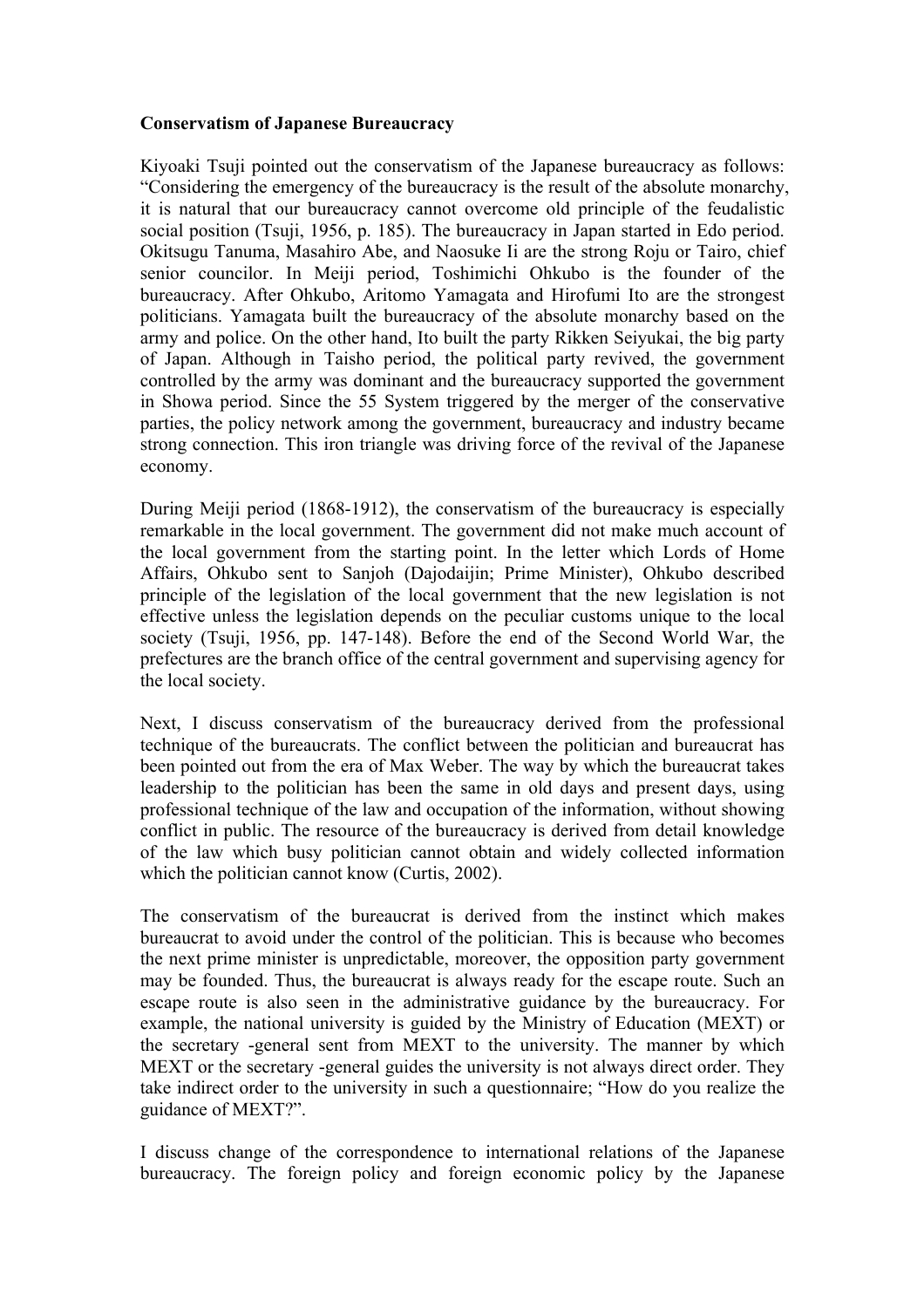bureaucracy have been made under the asymmetry between Japan and the United States. The self-regulation of the exports at Japan side, which are results of the Japan-US textile negotiation and Japan-US car negotiation in the 70s and 80s, is derived from the asymmetry between two countries. Such a self-regulation at Japan side is due to the political process in which the government and the bureaucracy cooperated in the bilateral negotiation, and the interest groups were obliged to accept the selfregulation of the export of the textile and car. In these negotiations, the interest groups were weak. However, as recent trend of the Japanese foreign economic policy, the bureaucracy and government come to be influenced by the allegation of the domestic interest group, whose representative is agricultural cooperative, which alleged risk of the imported agricultural product in the TPP negotiation. The influence of the domestic interest group to the foreign economic policy can be understood as the new trend against the conservatism under the US-Japan asymmetry.

#### **Degree of influence of the domestic interest group to the bureaucracy**

I will explore degree of influence of the domestic interest group to the bureaucracy in the negotiation of the Trans Pacific Partnership (TPP), especially between Japan and U.S. and the negotiation of the Economic Partnership Agreement between Japan and the EU.

In the Japan-US negotiation of the TPP, the important agendas are agricultural product and car. The tariff elimination was avoided by increasing on-duty range of the US rice. Japan will import 50,000 tons of rice from the US in the first three years and import 70,000 tons of rice in 13 years, and remain to import 770,000 tons of rice by the World Trade Organization (WTO) agreement.

In Autumn 2015, Japan central government has basically agreed TPP. So Japan central government began to promote agricultural reform, by the Liberal Democratic Party, especially Director, Agriculture and Forestry Division Shinjiro Koizumi and the Ministry of Agriculture, Forestry and Fisheries. The Ministry of Agriculture, Forestry and Fisheries has submitted eight bills to the National Diet. The bills are the reform of JA and liberalization of raw milk.

In the final phase of the TPP negotiation (2015), the negotiator at Japan side are Cabinet Secretariat, Ministry of Foreign Affairs, Ministry of International Trade and Industry (MITI) and Ministry of Agriculture, Forestry and Fisheries, whose representative is Amari, Minister of MITI. The negotiator at US side is the Department of Commerce, whose United States Trade Representative (USTR) is Froman. The pressure to the Department of Commerce, especially Froman by the interest group in the United States was strong beyond comparison than that by the interest group in Japan. The main interest groups in the United States are Association of the cereals and Association of the stock raising in the mid west.

The asymmetry between Japan and the United States in the TPP negotiation is not so strong as that in the Japan-US textile negotiation. The self-regulation at Japan side disappeared and opinions of the interest group (JA) became to influence the Ministry of Agriculture, Forestry and Fisheries. In general, when the asymmetry works well, the interest group cannot influence to the bureaucracy.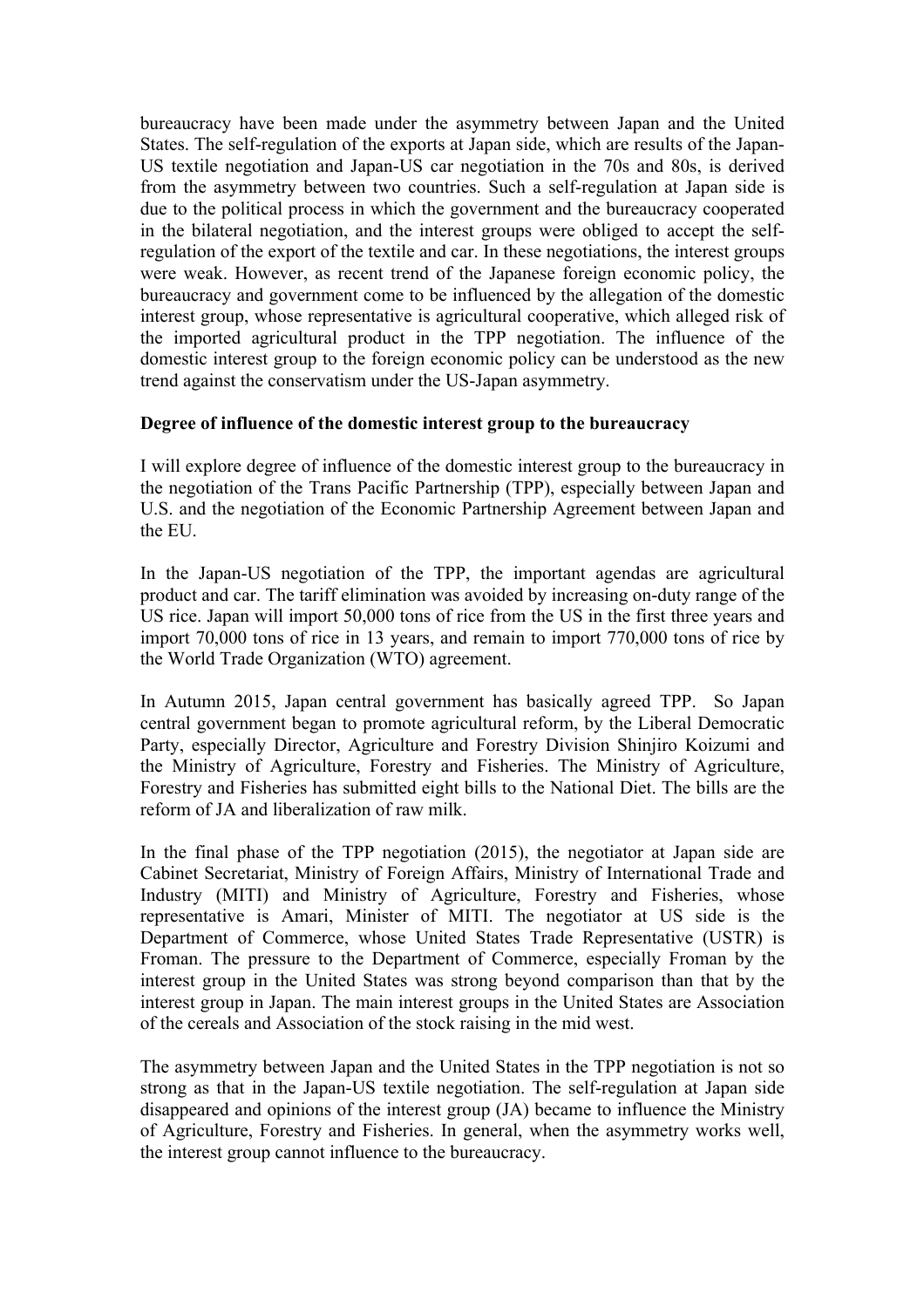In the bilateral negotiation, the Japan-US asymmetry is effective for the policy making advantageous to the United States. However, in the multilateral negotiation like the TPP, the asymmetry between two states is not effective. The reason why President Trump withdrew from the TPP and wants to negotiate free trade agreement (FTA) is that Japan-US asymmetry works well.

There exists another reason why Japan-US asymmetry does not work well in the TPP negotiation. It is because one aspect of the TPP is collective security for encircling net around China, therefore, the United States cannot strongly allege asymmetry to Japan.

In the World, the GDP of Japan is 7%, and the GDP of the EU is 18% (IMF World Economic Outlook Database April 2017). In 2016, the export from Japan to the EU is 8.0 trillion yen, and the import from EU to Japan is 8.1 trillion yen. On the other hand, the export from Japan to the U.S. is 14.1 trillion yen, and the import from the U.S. to Japan is 7.5 trillion yen.

In the Japan-EU EPA negotiation, the EU required opening of the train market in Japan. Japan resisted to EU demands because Japan insisted equipment procurement as railway areas and by private sectors. On the other hand, Japan demanded tariff reduction of industrial product, for example, tariff 10 % on Japanese cars.

The Liberal Democratic Party of Japan has demanded Japan central government that Japan central government should improve tariff imbalance between Japan and EU because 70% of import items from EU to Japan is non-tariff, and 70% of export items from Japan to EU is imposed tariff. Especially, about the tariff of cheese, the import of cheese to Japan is 30% from EU, and 68% from TPP countries like the U.S., Australia, and New Zealand.

On July 2017, Japan and the EU basically agreed the Japan-EU EPA. Among the elements of the Agreement, main import issues are cheese and wine, and the main export issue is car. The Camembert cheese *et. al.* (current tariff 29.8 %) is newly set the import framework of maximum 31,000 ton, and its tariff is decided zero after 16 years. The wine (current tariff 15 %) is decided to eliminate its tariff immediately.

Focusing on the tariff of the Japan-EU EPA, I consider the national interest, the interest group and the asymmetry between states. Though Japan guarded the tariff of the cheese in the TPP negotiation, Japan accepted the reduction and elimination of the cheese tariff in the Japan-EU EPA. From this fact, I can obtain the following results of the foreign economy policy. First, Japan and the EU had to make hurry to raise the flag of the free trade against Trump's protectionism. Second, Japan had to set the tariff reduction ration which cannot be accepted more, for the coming bilateral Japan-US FTA. Third, though the asymmetry exists between Japan and the United States, the asymmetry does not exist between Japan and the EU. However, the reason why the import tariff ration of some issue in the Japan-EU EPA is lower than that in the Japan-US agreement of the TPP is due to the above situation of Japan and the EU. Fourth, because this basic agreement is derived from the national interest of Japan and the EU, the domestic agricultural interest group cannot sufficiently influence its allegation and is sacrificed for the national interest of Japan.

Japan-UK Foreign and Defence Ministerial Meeting has been held in 2015, 2016, and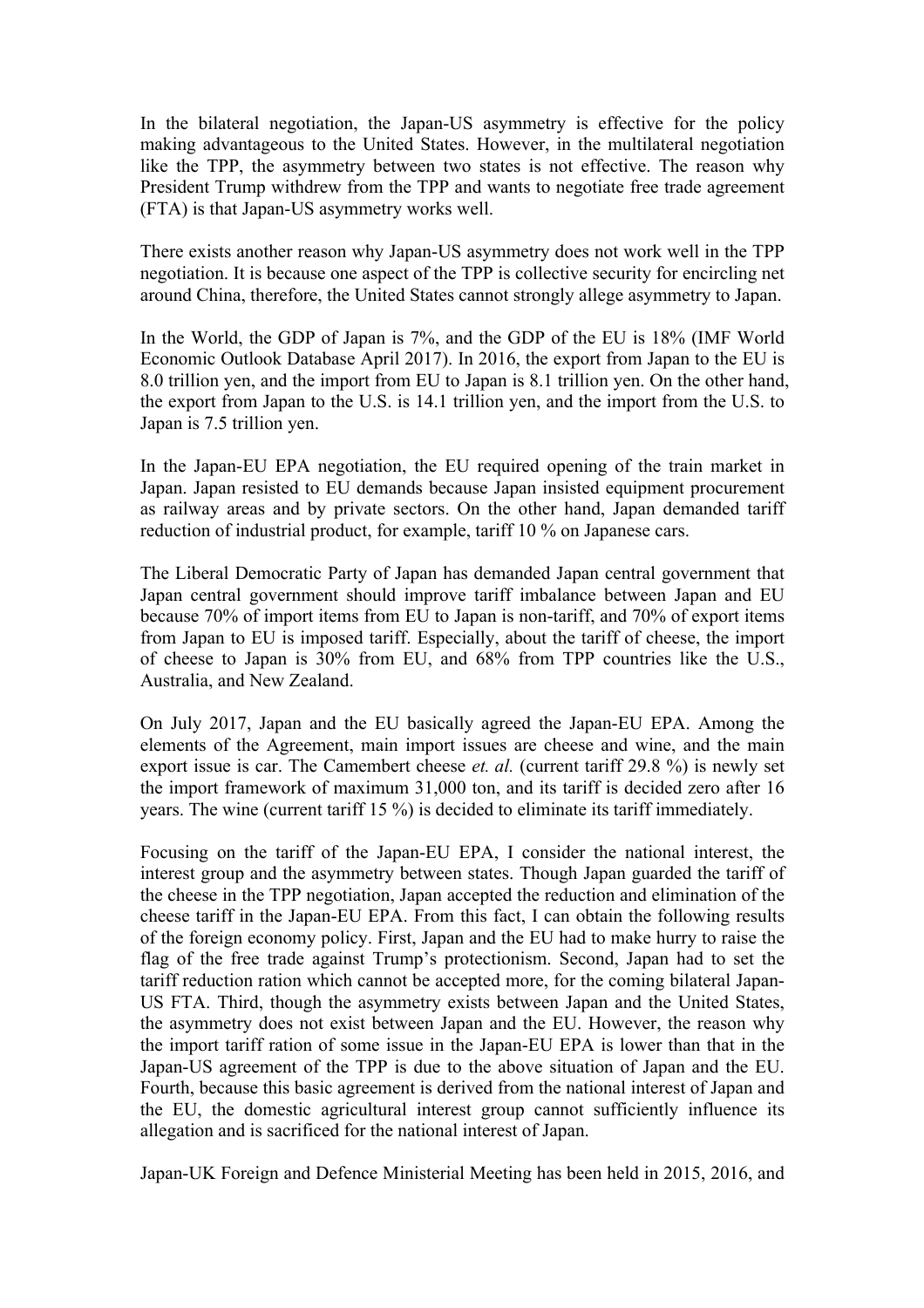2017. On January 2015, the first UK-Japan Foreign and Defence Ministerial Meeting was held. The cornerstone of the Japan-UK Foreign and Defence Ministerial Meeting is the lucrative defense deal on April 2012 between UK prime minister David Cameron and Japan prime minister Yoshihiko Noda. The ministry of foreign affairs and the ministry of Defence succeeded in the alliance or quasi-alliance between the UK and Japan. If Japan-UK EPA is agreed, the relation between the UK and Japan is expected to be stronger.

Japan-France Foreign and Defense Ministers' Meeting has been held in 2014, 2016 and 2017. The ministry of foreign affairs and the ministry of Defence succeeded in the alliance or quasi-alliance between France and Japan, NATO(OTAN) and Japan.

## **Conclusion**

The major conclusions of this paper will be summarized briefly. These findings range in the following aspects: from bureaucratic leadership to official residence leadership, degree of involvement of bureaucracy in Japan, conservatism of Japanese bureaucracy, and degree of influence of the domestic interest group to the bureaucracy.

- (1) The Japanese bureaucracy supported the absolute monarchy in Meiji period. From the end of the second world war to the sign of San Francisco Treaty, Japanese bureaucracy was under the control of the General Headquarters for Allied Powers. In 1955, the merger of conservative party converged to the 55 System, and the string network called "iron triangle" was built by the Liberal Democratic Administration, bureaucracy and big industry, which is the driving force of Japanese economy revival.
- (2) In the 1970s, the foreign economic policy was forwarded between the United States and Japan in place of the security and political issues. The Japan-US textile negotiation (1970s) and Japan-US car negotiation (1980s) ended the selfregulation at Japan side due to the asymmetry between two countries. The selfregulation is a cooperative work of the politician and bureaucrats.
- (3) Hashimoto Administration of the Liberal Democratic Party emerged change from bureaucratic leadership to office residence leadership. This trend was inherited to Koizumi Administration and Abe Administration. The personnel of the bureaucracy became to be controlled by the bureau of personnel at Cabinet office, set by Abe Administration. At the same time, the domestic interest group became to influence the foreign economic policy, and the self-regulation at Japan side disappeared.
- (4) The degree of involvement of the Japanese bureaucracy in the policy making process is classified into three patterns. The first pattern is the policy making by the initiative of the bureaucracy. The budget policy making by the MOF, the foreign policy making by the Ministry of Foreign Affairs and the security policy making by the Ministry of Defense are typical policy making by the initiative of the bureaucracy. The second pattern is the policy making by the initiative of the politician. The policy making of Japan Post Privatization is a case in which Prime Minister Koizumi takes initiative for its realization. The third pattern is the policy making process by the initiative of the domestic interest group. The agricultural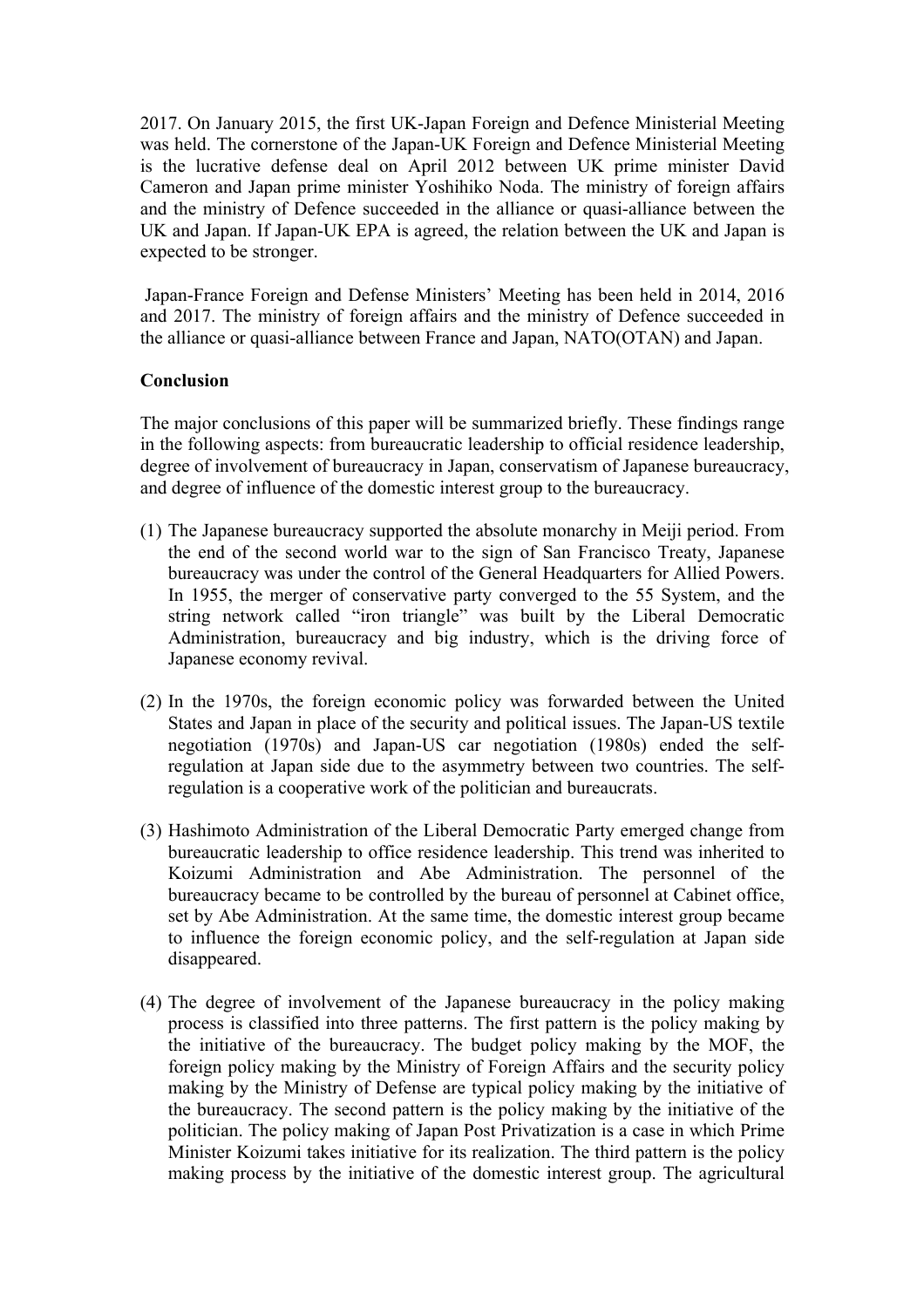policies in the TPP and Japan-EU EPA are cases in which domestic agricultural group influenced the policy making process.

- (5) The conservatism of the Japanese bureaucracy can be observed in several aspects. First, in Meiji period, the government did not make much account of the local government from the starting point. Second, the conservatism of the bureaucrats who take leadership to the politician comes from the professional technique of the bureaucrats. Third, the bureaucrats intend to avoid under the control of the politician by the ready for the escape route. Fourth, the influence of the domestic interest group to the foreign economic policy can be understood as a new trend against the conservatism under the US-Japan asymmetry.
- (6) In the bilateral negotiation, the Japan-US asymmetry is effective for the policy making advantageous to the United States. However, in the multilateral negotiation, like the TPP, the asymmetry between two states is not effective.
- (7) The reason why Japan and the EU reached the basic agreement of the Japan-EU EPA is the following. First, Japan and the EU had to make hurry to raise the flag of the free trade against Trump's protectionism. Second, Japan had to set the tariff reduction ration which cannot be accepted more, for the coming bilateral Japan-US FTA. Third, though the asymmetry exists between Japan and the United States, the asymmetry does not exist between Japan and the EU. However, the reason why the import tariff ration of some issue in the Japan-EU EPA is lower than that in the Japan-US agreement of the TPP is due to the above situation of Japan and the EU. Fourth, because this basic agreement is derived from the national interest of Japan and the EU, the domestic agricultural interest group cannot sufficiently influence its allegation and is sacrificed for the national interest of Japan.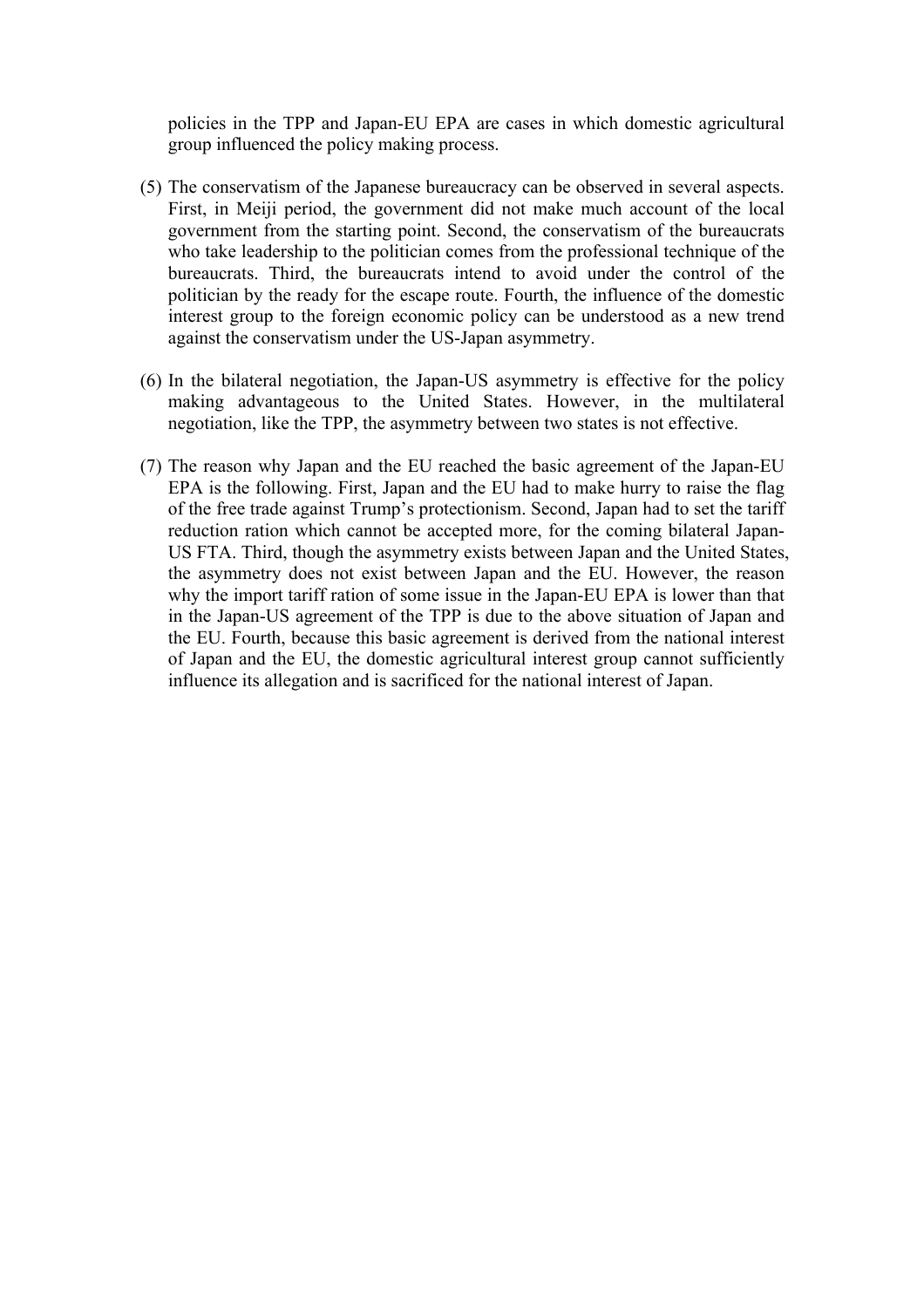#### **References**

Curtis, G. (2002), "Politician and Bureaucrats: What's Wrong and What to be done", Policy Making in Japan: Defining the Roles of Politicians, (ed. Gerald L. Curtis), Tokyo, Japan Center for International Exchange, pp. 1-17

Katzenstein, P. (1978), Between Power & Plenty, The University Washington Press, pp. 313-314

Keohane, R. and Nye, J. (1977), Power and Interdependence, Little Brown and Company, pp.30-31

Kissinger, H. (1979), White House Years, Little Brown Company

Kissinger, H. (1994), Diplomacy, Simon & Schuster

Nagata, Y. (2017), Bureaucracy in the Power-Dependence of Domestic Politics and Linkage in Foreign Policy, Official Conference Proceedings, The IAFOR International Conference on Social Sciences –Dubai 2017, The International Academic Forum, pp. 67-77

Nagata, Y. (2017), Policy Networks of Central-Local Government Relations in the UK and Japan and Linkage of International Relations in the EU, Official Conference Proceedings, The IAFOR International Conference on the Social Sciences – Hawaii 2017, The International Academic Forum, pp.149-161

Nagata, Y. (2016), Power-Dependence of British Central-Local Government Relations and Interdependence of International Relations in the EU, Official Conference Proceedings , The Third Asian Conference on Politics, Economics & Law 2016, The International Academic Forum, pp. 107-117

Nye J. (2007), Understanding International Conflicts, Sixth Edition, Pearson, Longman

Putnam, R. (1988), Diplomacy and Domestic Politics: The Logic of Two-Level Games, International Organization, 42, 3, pp.427-460

Rhodes, R.A.W. (1986), The National World of Local Government, Allen & Unwin, pp. 127

Rhodes, R.A.W. (2006), Policy Network Analysis, In Moran, M., Rein, M. and Goodibn, R.E. (Eds.), *The Oxford Handbook of Public Policy*. Oxford University Press, pp.423-424

Rosenau, J. (1969), Linkege politics: essays on the Convergence of National and International Systems, New York, Free Press

Tsuji, K. (1956), Research on Japanese Bureaucracy, Kohbundo, the Fourth Version, 1956, pp. 147-148, p. 185,